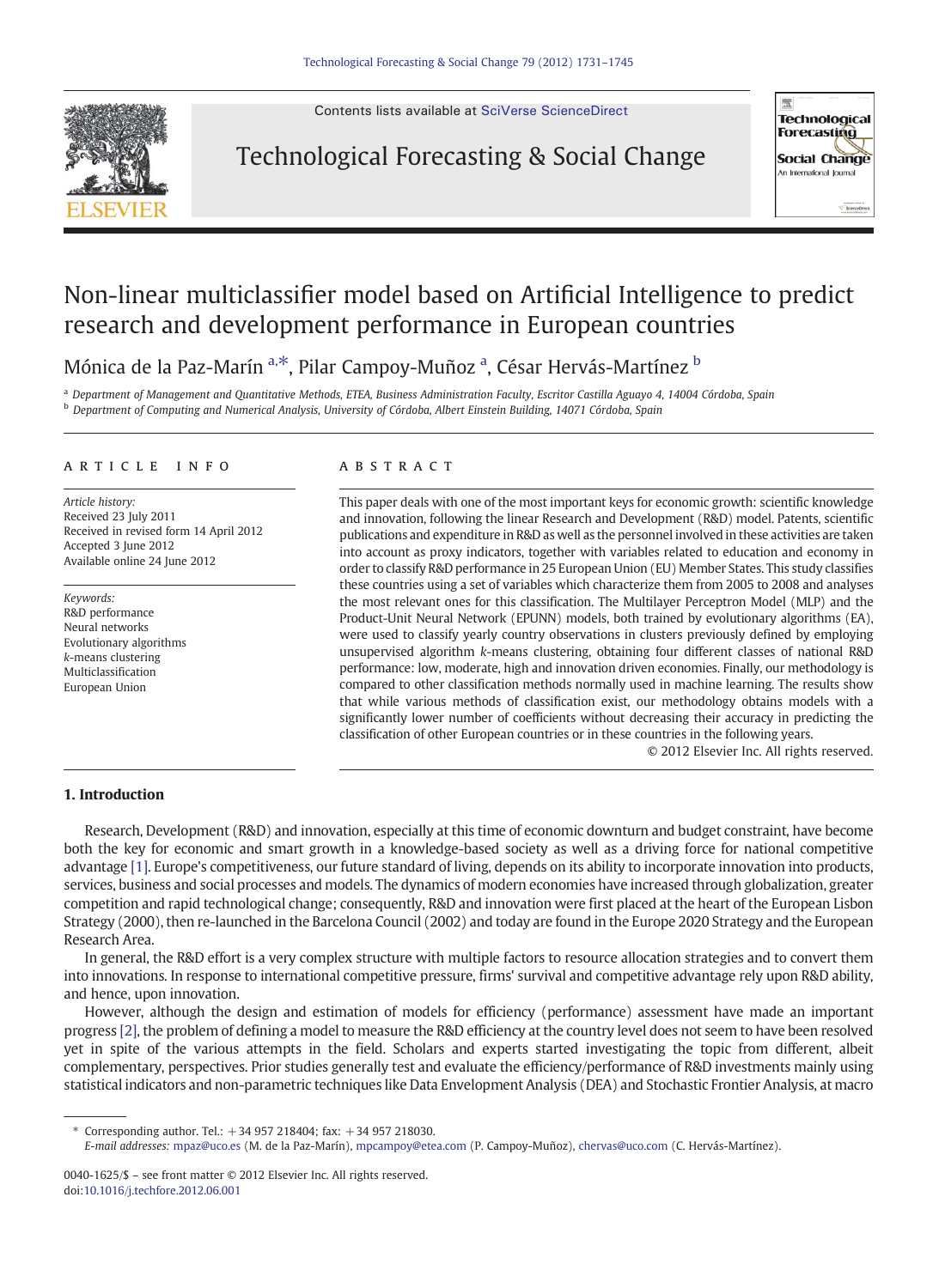$[3,4]$  and micro level (R&D programs, projects and firms  $[5]^1$ ). It is evident that the purposes and the subjects of measurement efforts, and the context which these concepts are suited for, can be quite different [\[6\]](#page--1-0).

The context of statistical indicators has been a field of application for composite indicators to measure national Science, Technology and Innovation (STI) performance and comparisons among countries have been a field of application for such composite indicators. Academics, international organizations (with their well-known efforts of normalization of STI indicators and concepts thanks to the OECD, the National Science Foundation or NSF and the EU) and policymakers largely adopt this approach for recommendations in this field [\[7\].](#page--1-0) These indicators share two similar characteristics: i) they are "composite" indicators<sup>2</sup> made up of various other sub-indicators, and (ii) they provide a synthesis of sub-indicators by aggregating them through using arithmetic mean (weighted or un-weighted) [\[8\].](#page--1-0)

At European country level, a leading example is the study of R&D and innovation performance or, more widely, of the competitiveness and the state of the knowledge-based economy contained in the Innovation Union Scoreboard with respect to the countries under study. The Scoreboard examines differences in efficiency in R&D policies by assuming that efficiency is the ratio of outputs over inputs. Here, it is measured by comparing the ratio between a composite indicator score for one or more input dimensions and one or more output dimensions. The first edition of the Innovation Union Scoreboard in 2010 (based on the previous European Innovation Scoreboard) and the second edition in 2011 include innovation indicators and trend analyses for all 27 EU Member States and others [\[9\]](#page--1-0). Thus, the methodology captures more dimensions and variables of a country's innovation performance than in this study.

Based on their Summary Innovation Index (SII) score and the growth rate of the SII, the countries included in the analysis are also divided in four groups or clusters: average performance is measured using a composite indicator building on data for 24 indicators going from a lowest possible performance of 0 to a maximum possible performance of 1. This average in the 2010 report reflects performance in 2008/2009 and the 2011 report refers to the years 2009/2010 due to a lag in data availability. The methodology used for calculating this composite innovation indicator goes through seven steps ranging from identifying and replacing outliers to calculating the composite innovation indexes.

Finally, a wide range of evaluation methodologies and indicators for assessing the socio-economic impacts of R&D have also been presented as a toolbox document by the European Commission [\[2\].](#page--1-0) The report presents evaluation from a user perspective and highlights the expectations of different participants describing aspects of evaluation in four broad policy areas, i.e. R&D financing, the provision of R&D infrastructures, technology transfer and its legal framework. Eleven evaluation methodologies are reviewed with their descriptions, requirements, applications and good practice examples and outline the synergies among these evaluation methods.

With respect to the methodology employed in this paper, in the last two decades Artificial Neural Networks (ANNs) have been successfully used in economics for detecting and predicting banking crises [\[10\]](#page--1-0), modeling financial time series [\[11\]](#page--1-0), bankruptcy prediction [\[12\]](#page--1-0) and identifying market structure [\[13\].](#page--1-0) ANNs have many advantages over conventional methods. They have the ability to analyze complex patterns with a high degree of accuracy and make no assumptions about the nature of the distribution of the data. Compared with an econometric model, it could be said that it is easier to use ANNs where a forecast needs to be obtained in a shorter period of time. One of the applications of neural networks is pattern recognition<sup>3</sup>. Like the DEA, a ANN is a non-parametric technique that make weaker assumptions and, from the point of view of application in R&D performance analysis, both are able to detect nonlinear functional relationships that are hidden in case data and are able to apply these relationships to new data; finally, the problem can be described by a few independent variables, resulting in low dimensionality or less complexity [\[14\]](#page--1-0).

In spite of this, to date hardly any works related to R&D performance have been based on Artificial Neural Networks (ANNs) and, basically, these are focused on R&D management activities [\[15\].](#page--1-0) We find that Data Mining and Cluster Analysis techniques have been used in a similar way dealing with Regional Innovation Systems [\[16\]](#page--1-0) and studying the competitiveness of nations [\[17\].](#page--1-0) In [\[16\]](#page--1-0), i.e., the authors use Regional Innovations Systems instead of countries. Thus, a wide range of 265 EU regions at NUTS 2 level are grouped into 9 clusters by employing 11 variables related to economy, education and R&D.

Regarding the neural network models available, the most popular could be the Multilayer Perceptron (MLP) due to its simple architecture yet powerful problem-solving ability, where neurons are grouped in layers and only forward connections exist [\[18\].](#page--1-0) However, alternatives to MLP have arisen in the last few years: Product Unit Neural Network (PUNN) models are an alternative to MLPs and are based on multiplicative neurons instead of additive ones. They correspond to a special class of feed-forward neural networks introduced by Durbin and Rumelhart [\[19\]](#page--1-0).

In many cases, neural networks that use sigmoid unit basis functions<sup>4</sup> and product unit basis functions (PUNNs) are trained by using evolutionary algorithms (EAs), obtaining with this method significant advantages with respect to traditional training approaches [\[15\].](#page--1-0) One of the most important aspects of employing evolutionary programming (EP) algorithms as a modeling methodology is their ability to make the complexity of the network more flexible during training through the use of structural mutation operators that add and delete nodes and add and delete connections.

The aim of this work focuses on predicting the classification of R&D and innovation performance throughout 25 European countries thanks to their assignment into clusters, which will help to monitor European strategies for R&D and innovation and some key features related to the EU innovation policy, in general. First, k-means clustering (an unsupervised algorithm) is applied to detect behavioral patterns in 25 EU Member States between 2005 and 2008. As a result of clustering, a number of classes will be set to define the characteristics of each one. Then a multiclass classifier is built to assign each country–year observation to its corresponding cluster

 $1$  For a survey, see V. Ojanen and O. Vuola (2003) [\[20\].](#page--1-0)

<sup>2</sup> Reviews and contribution about the methodology of the composite indicators can be found on the European Commission-Joint Research Centre, website: <http://composite-indicators.jrc.ec.europa.eu/>, last access March 6th, 2011.

 $3$  For a book of neural networks see S. Hayken (1994) [\[21\]](#page--1-0) and R.P. Lippman (1989) [\[22\].](#page--1-0)

<sup>4</sup> Also called MLP or SUNN in this paper.